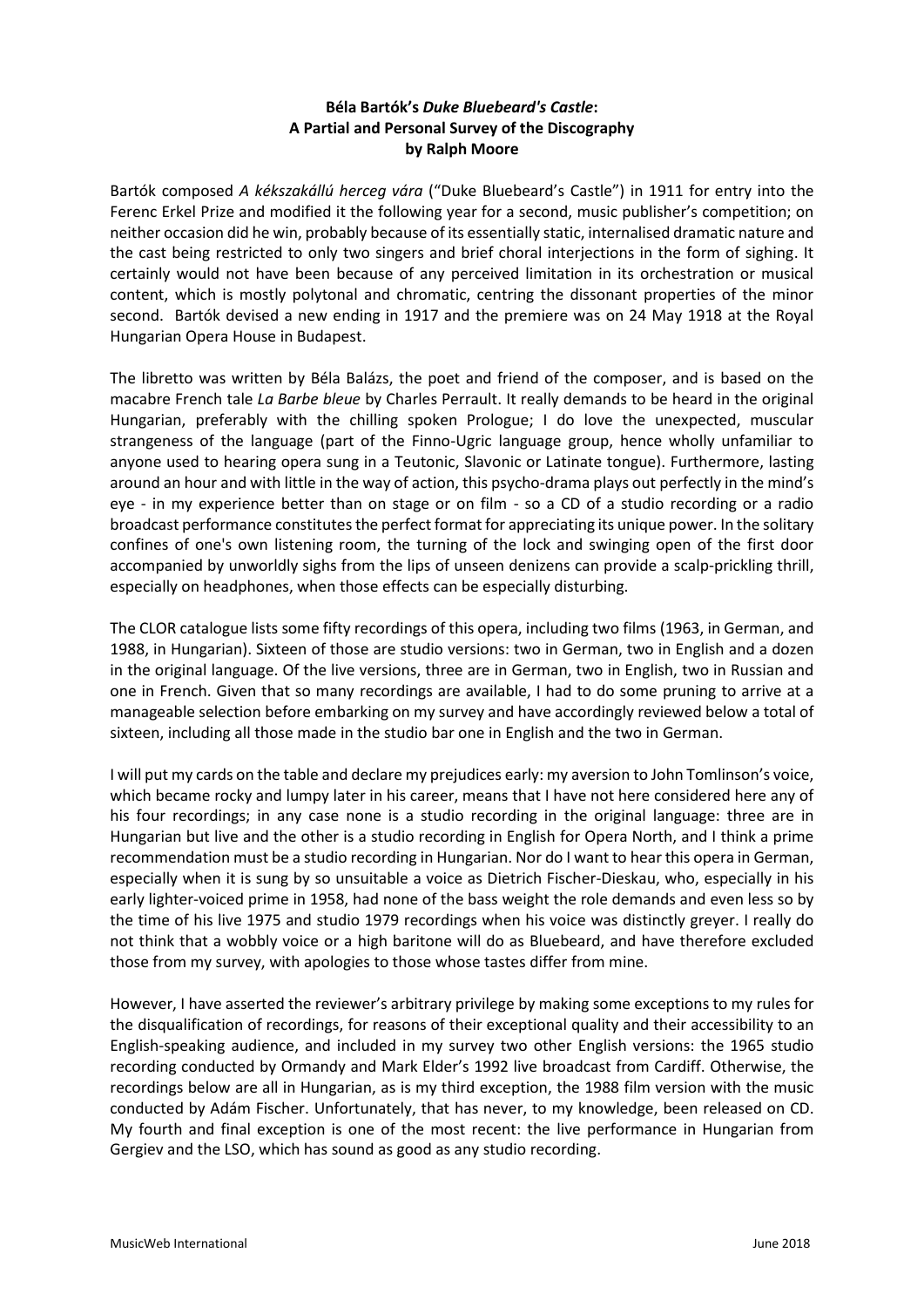I find Bartók's sole opera to be one of those most absorbing and fascinating ever written and revel in its dark, gothic opacity, culminating in a terrifying dénouement. It is one of the defining works of 20C music, evincing an awareness of Freudian psychology and combining a subtle, poetic, mythically allusive text and retrospectively Gothic tropes with an adventurous and occasionally dissonant, yet still essentially tonal, musical idiom in a manner which would surely have made the composer's predecessor and inventor of the Gesamtkunstwerk proud.

It really is *sui generis* within the composer's output*,* very different from his later work, little of which engages my interest. Unlike some operas, whereby you simply resign yourself to sitting back and enjoying some great music in spite of the risible plot or lumbering libretto (*Ernani* and *Le Villi* come to mind), or in which the words seems to take precedence over the music, as with some of Hofmannsthal's more abstruse texts for Strauss, this opera embodies the perfect fusion between words and music and offers the ideal balance between drama and beauty of form, much like Debussy's "Pelléas et Mélisande" - another clear influence on Bartók. No problem here with "prima la musica, dopo le parole" - or vice versa.

## *The Recordings*

## **Walter Susskind (1953 Praga Digitals, studio, in Hungarian) [61:30]**

New Symphony Orchestra; Endré Koréh; Judith Hellwig (English text of libretto) AAD mono (Coupled with *9 Cantata Profana*)

In good mono sound, this early recording is prefaced with an animated narration of the Prologue by Ernõ Lorsy, then we hear the deep, brooding voice of Hungarian basso profundo, contrasting strongly with the light, bright, penetrating soprano of the aptly named Judith Hellwig (born in Austro-Hungary in 1906) – unusual in a role almost invariably given to a mezzo or at least a dramatic soprano. She sounds insistently girlish despite being in her late forties at the time of recording and he sounds rather…well, paternal if not elderly and just occasionally a little unsteady at forte. Their command of the speech rhythms is masterly. The orchestra is inevitably rather distant in the sound picture but Susskind – a Czech-born conductor who fled Prague two days before the Nazi invasion and became a British citizen - knows what to do with the music; it's a pity about the faintly comical, squeaky sound effect representing the castle sighing but the sound of the doors being unlocked and opened is clear and apt. This might not be a first choice but is still a fine version.

### **János Ferencsik (1956 Hungaroton, studio, in Hungarian)**

Budapest Philharmonic Orchestra; Mihály Székely; Klára Palánkay (Hungarian-English libretto) ADD mono

This wasthe first of Ferencsik's three studio recordings and the better of Székely's two but it is in mono sound – perfectly acceptable but obviously lacking the impact of stereo. Székely was coached by the composer, and he and Palánkay performed the opera many times together. Indeed, he sang the role for almost thirty years, but by the time he came to record it for Dorati he was less flexible of voice; here, he is fresher and more resonant, if not as steady as the best Bluebeards. He successfully humanises Bluebeard in his manner of singing the repeated "Félsz-e?" (Are you frightened?) and "Vigyázz" ("Careful"). Palánkay sounds rather mature but like Székely her delivery of the quasiparlando passages is arresting and she is full-voiced, firm and assertive in the Judit-as-shrew mode – but why does she not sing, or remain inaudible in, the top C on the opening of the Fifth Door? That's a grave disappointment, especially as the orchestra is so grand there. The choral sighs are a bit overt and obvious – I prefer something more amorphous and mysterious – but the vigour of Ferencsik's direction in combination with his frequent use of rubato, giving latitude to his orchestra and singers, means that we are hearing a thoroughly authentic performance.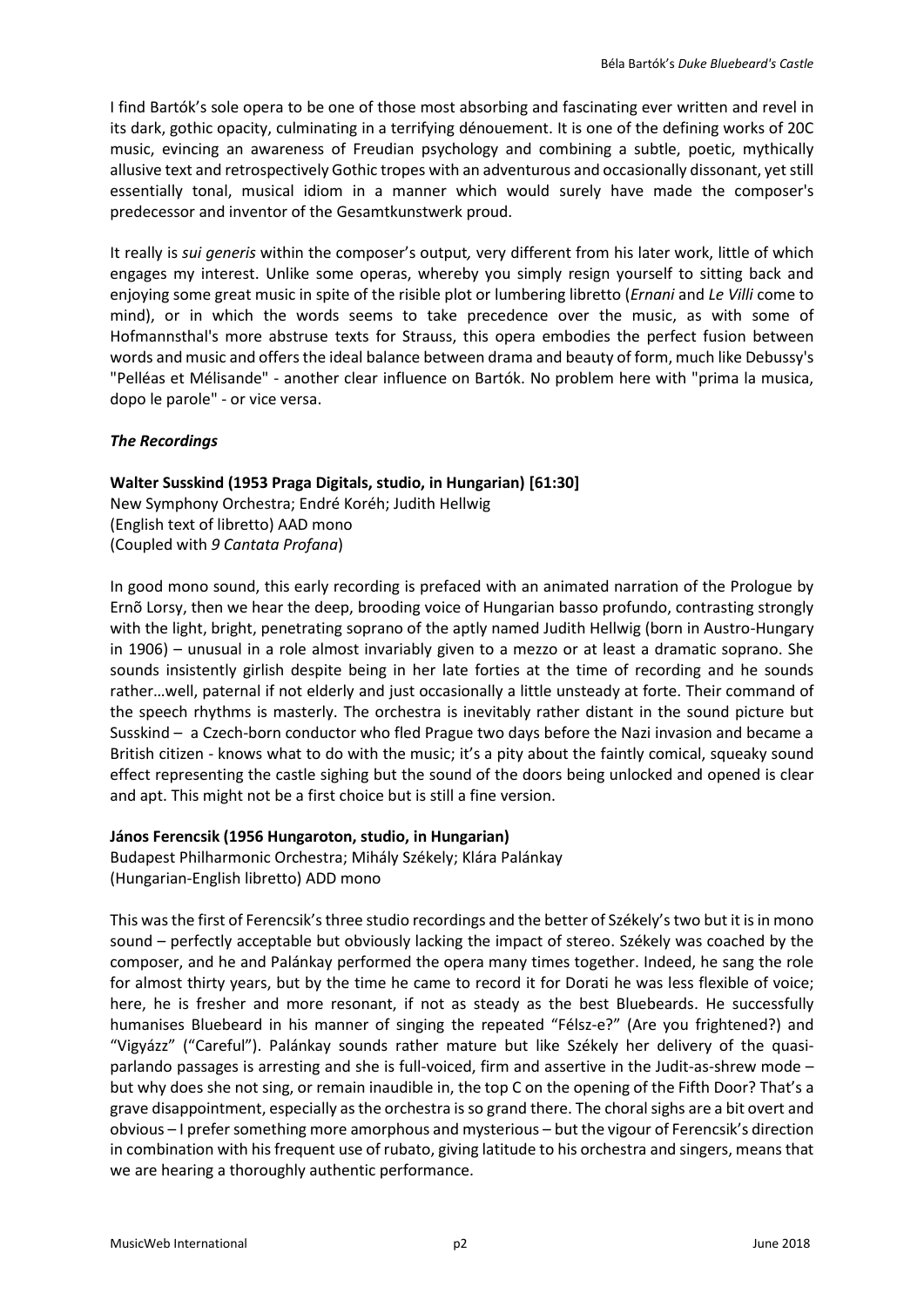# **Eugene Ormandy (1960 Sony, studio, in English) [55:47] Philadelphia Orchestra; Jerome Hines; Rosalind Elias** (No libretto) ADD stereo

Originally an LP released on Columbia Records in 1963, this magnificent recording made in 1960 was long unavailable on any commercial transfer to CD; my own copy until recently was an expert remastering onto CD by a gifted amateur sound engineer done as a private transaction for just my private use, but it has now finally been released as part of a batch of remastered Sony issues.

It is all the more striking and accessible to Anglo-Saxons for being in English.

Of course, that's not the same as having the opera in the original Hungarian and regrettably the spoken Prologue is omitted, but this is nonetheless a very desirable adjunct to the famous, virtually contemporaneous recording by Kertész or indeed a modern recording by such as Solti or Fischer. The singers here are the great Metropolitan bass Jerome Hines, whose deep, resonant bass immediately makes the listener sit up, and the then rising mezzo-soprano Rosalind Elias.

Ormandy is at home in this music and has the virtuosity of the Philadelphia Orchestra at his command. The stereo sound is standard for the early sixties: mostly a good spread, if occasionally a little cramped and tinny, but spacious enough to encompass the grandeur of the great C major blast as the fifth door swings open to reveal the vastness of Bluebeard's kingdom and the sighing winds are suitably arresting. There is only the faintest background hiss. Elias is expressive: insistent and demanding without being shrewish, while Hines chills the blood with his repeated ""Frightened?" and "For us both, be careful, Judith!" Elias has a lovely, firm voice; she only touches the top C at the climactic fifth door event which is what the score demands, but I miss the illicit prolongation of Ludwig's shocked, ecstatic shriek.

The playing from America's premier orchestra of that era is superb and Ormandy is master of the score. There is no libretto but the singers' English diction is pellucid, rendering that unnecessary.

### **Antal Doráti (1962 Brilliant/Mercury, studio, in Hungarian) [52:30]**

London Symphony Orchestra; Mihály Székely; Olga Szönyi (Hungarian-English libretto download available from the Brilliant website) (Coupled with three excerpts from Berg's *Wozzeck*) ADD stereo

### The early 60's stereo sound is as good as you would expect from Mercury, rich

and deep with a minimum of hiss, even if the sound effect depicting the walls sighing is a bit odd and electronically overdone and has a touch of the Tube train about it. Mihály Székely died only a year after this recording and he sounds rather old, but the colour of his bass is still the right voice for the role, even if he is stretched by the higher-flying passages, most damagingly when he proclaims the immensity of his kingdom, which needs to be absolutely bronze-toned and steady. His Judit is more than adequate without being especially memorable or characterful; something of a wobble can creep into her rather monochromatic delivery and the middle of the voice become opaque where more tonal centre is required. She only flicks the famous top C for a beat and even if that is as per the score, we are now used to rather more excitement.

Dorati's conducting is swift but not especially energised. The orchestral playing is very good: the instrumental depictions of the scintillating jewels behind the Third Door, the grand vista onto which the Fifth opens and the pool of tears are vividly played. In short, this remains a fair version which idiomatic and satisfactory but has been surpassed by several others in various ways.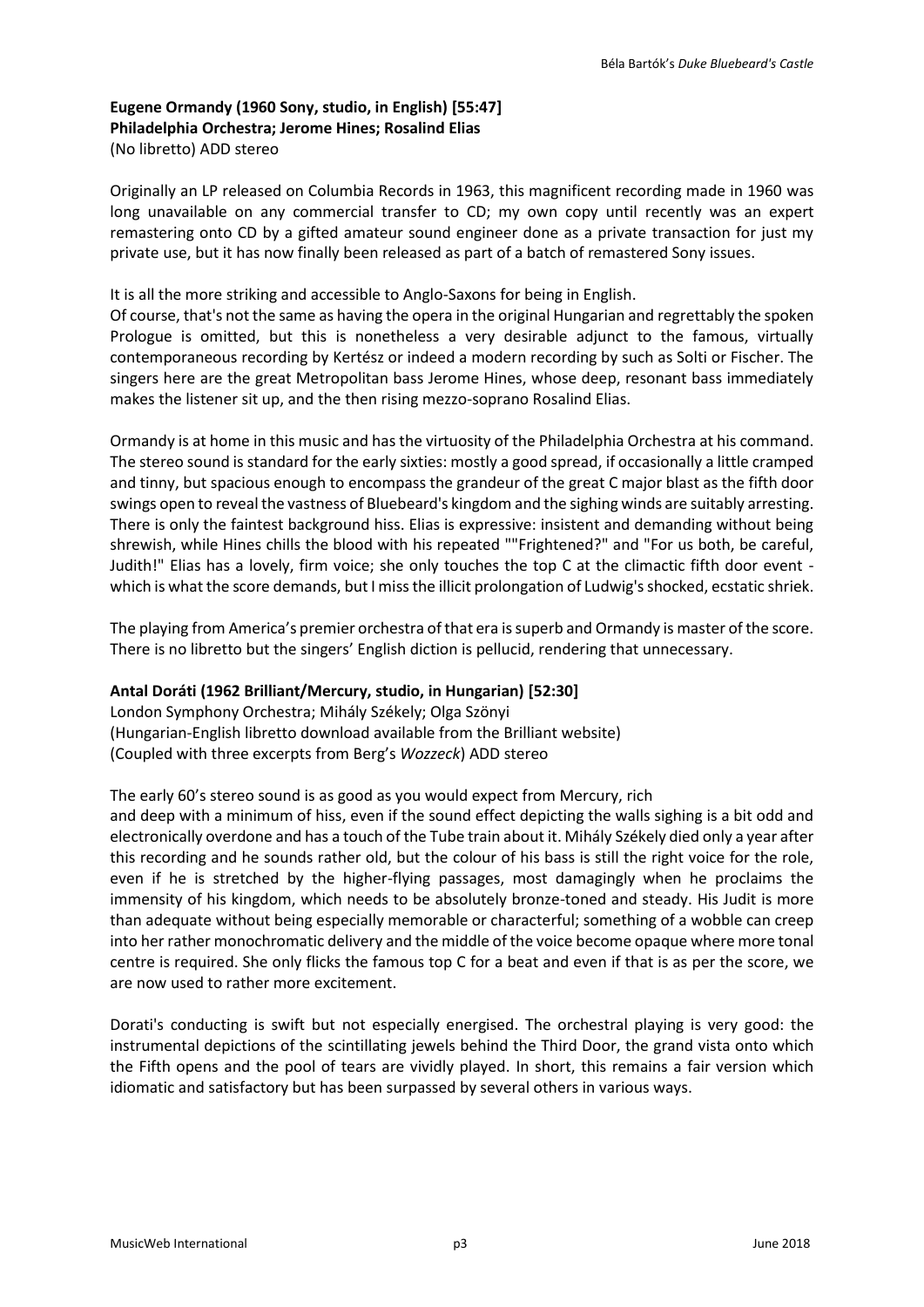## **István Kertész (1965 Decca, studio, in Hungarian) [59:30]**

London Symphony Orchestra; Walter Berry; Christa Ludwig (Hungarian-English libretto) ADD stereo

This has long generally been accepted as one of the most complete and involving performances in the whole catalogue.

First, as so many have already noted, the Decca sound engineers triumphed; you would never guess that this recording is well over fifty years old, so full and atmospheric is the sound. The unearthly groans accompanying the opening of Bluebeard's doors to his secret chambers are otherworldly and the major chord sequence accompanying the flinging wide of the door onto Bluebeard's kingdom is one of the great moments in recording history.

The performances are superlative, too; Berry has just the right combination of power and mystery in his voice and Ludwig manages to make Judit shrewish and importunate without dehumanising her or making ugly sounds - quite the reverse; her voice is in prime condition. I have to smile at other English speakers passing judgement on the authenticity of their Hungarian; I speak some other languages but have absolutely no idea whether their accents are good. They certainly sound convincing and I cannot imagine that either Kertesz or the (then) husband and wife team of Ludwig and Berry would have allowed poor preparation to scupper such a great enterprise. Pronouncements such as those made by some English-speaking reviewers that their delivery "lacks the full bite and snap of singers emoting in their native language" seem pretentious; they sound snappy enough to me and I would be interested to hear the judgement of a native speaker. My only regret is that the decision was taken not to include the spoken prologue which serves as a very effective introduction to the BBC English language version with Gwynne Howell as a memorable Bluebeard, and in the recordings by Solti and – somewhat less effectively – Iván Fischer.

# **János Ferencsik (1970 Hungaroton, studio, in Hungarian) [54:19]**

Budapest Philharmonic Orchestra; György Melis; Kátalin Kasza (No libretto) AAD stereo

The sound is good here, a little opaque but with a proper balance between the voices and the orchestra and I like the characteristically astringent Budapest woodwind. Ferencsik directs an urgent, nervy account – this is one of the fastest on record - and there is a notable freedom in the manner in which the two native-Hungarian-speaking singers deliver the text. Melis has a mostly smooth, even baritone which develops a bit of a beat in louder, higher notes; some listeners might prefer their Bluebeard to have a darker sound, which bass-baritones or lyric basses can bring to the role. There is a fair amount of edge and astringency, too in Kasza's Judit, especially at high volume, which makes her more of a termagant than some but she gives Judit a vivid personality and her ecstatic, top C shriek is splendid, but not prolonged. The sighs are not melodramatic, just eerie. This might not be the most strikingly sung version but all the right dramatic accents are squarely struck.

### **Pierre Boulez (1976 Sony, studio, in Hungarian) [61:14]**

BBC Symphony Orchestra; Siegmund Nimsgern; Tatiana Troyanos (Hungarian-English libretto) ADD stereo

In some ways I am pretty hopeless as a reviewer of this work as there are so many good recordings of it that I am prepared to recommend whichever I have most recently been listening to. Almost every one I know has something about it which distinguishes it as praiseworthy; this one is no exception; in fact, I think I am prepared to go as far as saying that I would place it alongside the classic Kertész as my favourite.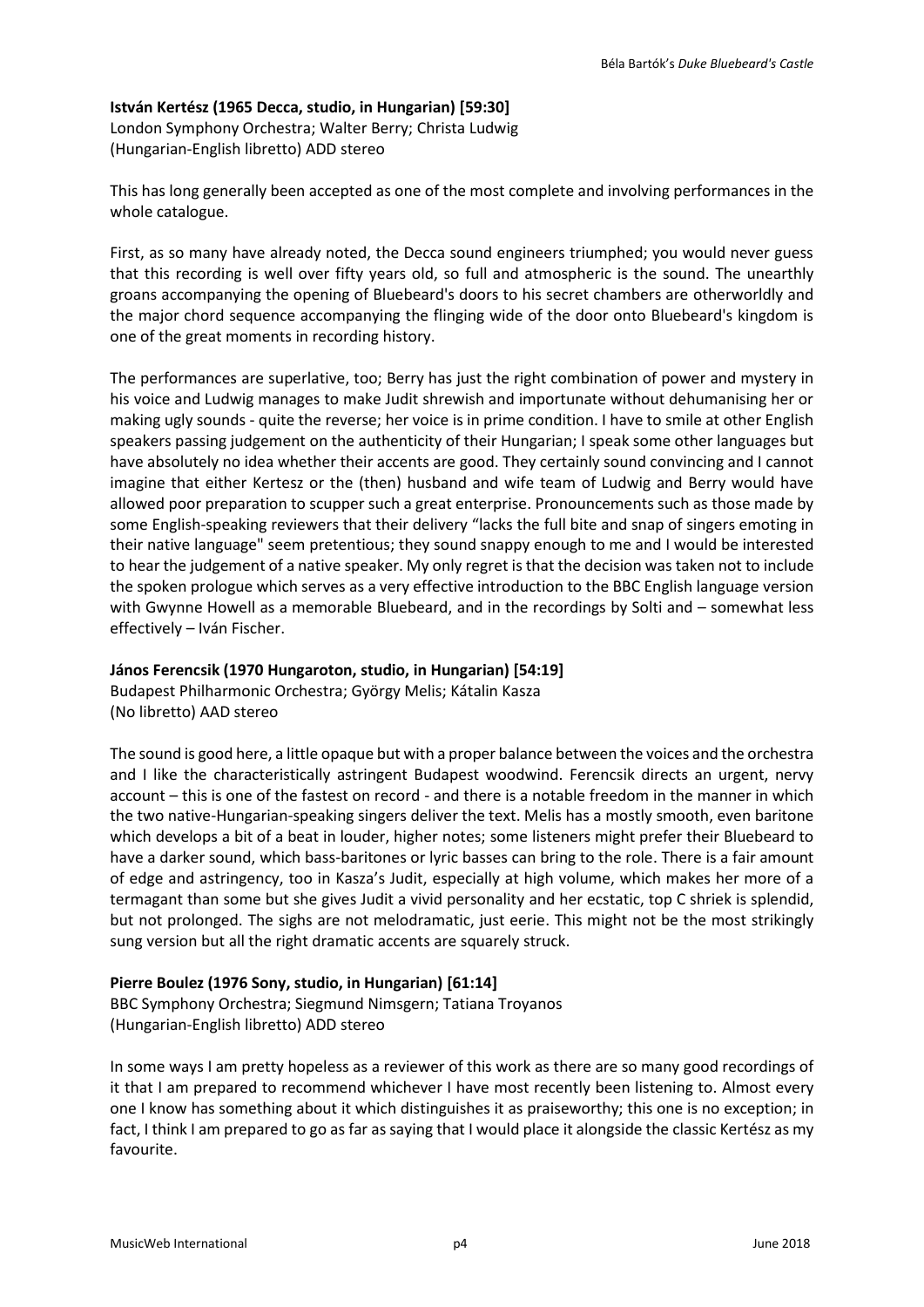However, I have just one or two minor reservations: first, I always want to hear at least part of the Bard's Prologue by librettist Béla Balázs, preferably in the original Hungarian, and have some objection to the little catch or bleat which afflicts Siegmund Nimsgern's bass-baritone, despite the otherwise undeniable beauty and drama of his assumption of the Big, Bad Duke.

Apart from that, the three great glories of this recording are: the sound quality, Tatiana Troyanos' Judit and the subtlety of Boulez' conducting. He brings out both the best of the BBC Symphony Orchestra, which plays sublimely, and of the music itself; no other conductor brings out so comprehensively the individuality and variety of the orchestral depictions of what lies concealed behind each door: blood, tears, weaponry, jewels and landscapes are so vividly glowingly and often hauntingly portrayed in sound. The climactic Fifth Door is simply thrilling, accompanied by Troyanos' sustained top C.

Her voice is ideal, in that she combines a slight tremulousness, suggestive of both fear and sensuality, with a vibrant, burnished warmth of tone that makes Judit a living, breathing woman of immense will and passion. I am aware that some listeners respond negatively to the comparative coolness of Boulez's later, more understated recording with Polgár and Jessye Norman; I like that different, thoughtful approach but those who don't may safely gravitate towards this grand and dramatic account.

Boulez's somewhat slower speeds create a hypnotic, mesmeric atmosphere and the warm, analogue sound from 1976 consistently proffers the aural suggestion of cavernous, Gothic spaces. Nimsgern's ominous Bluebeard effectively implies the violence and perhaps the fear and need which lurk beneath the appearance of control. Ideally, I prefer a "blacker" bass of the Hines, Howell, Nesterenko, Ramey and Polgár variety; he is more in the Walter Berry mode but the latter is, after all, one of the best Dukes on disc, so I can hardly demur.

## **Georg Solti (1979 Decca, studio, in Hungarian) [57:08]**

London Philharmonic Orchestra; Kolos Kováts; Sylvia Sass (Hungarian-English libretto) ADD stereo

Listening to this again causes me to reflect on the fact that there have been very few unsatisfactory recordings of this opera. It has been fortunate on disc; I acquired this one not only to hear the artists concerned but particularly because it features the spoken Prologue in Hungarian from the poem by Béla Balász, chillingly recited in a mesmeric half-voice by Istvan Sztankay. I think this helps enormously in setting the right atmosphere for the tale to come; another version to do this is the BBC Music magazine live recording in English from 1992, in which again the Prologue is intoned in a whisper and gradually an English translation, movingly delivered by a woman actor and evidently from a later, different section of the poem, overlays the Hungarian - again, to telling, atmospheric effect. It surprises me that so many otherwise good recordings do not see the dramatic possibilities of the inclusion of at least the Prologue if not some of the original poem; it gives this one a distinct advantage - although it is not necessarily the best of all, musically speaking.

Still, this has much to offer, not least a comparatively rare chance to hear Sylvia Sass in a successful recording made before a brief ten years at the top and too committed and reckless a devotion to dramatic conviction took their toll and she retired. She does not hold the top C in the Fifth Door section with the same thrilling abandon that Ludwig for Kertész, or Marton for Fischer, manages, but otherwise she is a superb vocal actress who finds nuances in her native tongue of which others are unaware. Kolos Kováts has a big, rich bass in the Ramey mould and of course he, too, fully appreciates how to colour the words. Strangely, given his reputation, I did not find Solti as thrilling as Kertész in his control of dynamics and momentum, but his interpretation is still more energised than that of the more restrained Adam Fischer in his studio recording, even though the latter has the advantage of the Hungarian State Orchestra.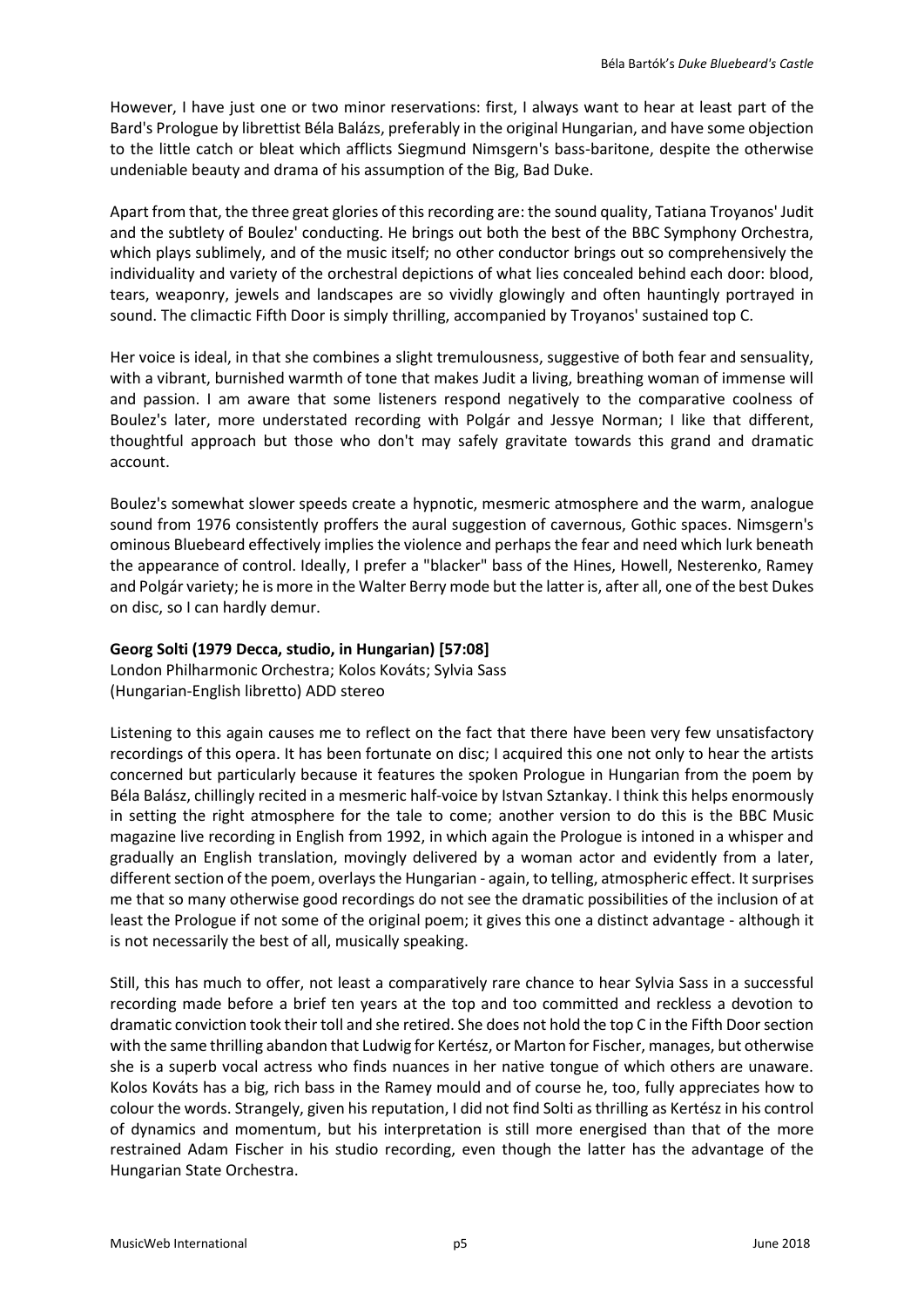#### **János Ferencsik (1981 Hungaroton, studio, in Hungarian) [57:02]**

Hungarian State Opera; Evgeny Nesterenko; Elena Obraztsova (Hungarian-English libretto) DDD

This is the third studio recording by Ferencsik and has received a bad press in some quarters but I can't hear why. I suppose the easiest accusation is that two large-voiced, Russian and very Slavic-sounding singers cannot be expected to do justice to the Hungarian. I don't speak the language but I have to say that to my ears, they sound pretty convincing and are under the direction here of János Ferencsik, a native Hungarian and the conductor of two previous and highly praised recordings in 1956 and 1970, which suggests that they would have been coached and corrected if necessary. In addition to the conductor, the performing forces here are wholly Hungarian, so authenticity and a familiarity with the idiom are assured.

It is true that Obraztsova has a somewhat harsh, strident tone but I like to hear Judit played as a nagging harridan rather than a noble, wronged victim; she brings a hectoring, febrile quality to her nagging which complicates and mitigates my male response to Bluebeard's cruel treatment of her. It is another way to play her.

Nesterenko is in superb voice, able to soften and veil his imposing bass to suggest the hidden depths and mystery of his psyche and even suggest that he is somehow irresistibly and inexorably manipulated into giving in to Judit. He can also open up his sound to match the splendour of the opening of the Fifth Door, and the orchestra and organ keep up with him - or the other way around. I do not find, as one reviewer claims, that he simply sings through the text without expression; on the contrary, he is very careful to shade and his delivery and even Obraztsova, despite the limitations of her bronze mezzo, can be heard to do the same. She manages the one top C without hanging on to it for too long.

Needless to say, the conducting and orchestral playing are masterly; everything is paced as it should be and the myriad colours of Bartók's orchestration emerge brightly. The sound is clean and natural but a little recessed, as if the whole thing has been recorded at slightly too low a volume, but there is a good balance between voices and instruments.

One or two peculiarities: the sighs when the doors swing open are oddly too electronic and synthesised, and thus a bit cheesy, although still effective enough. Annoyingly, there is only one track cue throughout, although a full Hungarian-English libretto is provided.

### **Adám Fischer (1987 CBS Masterworks, studio, in Hungarian) [60:21]**

Hungarian State Orchestra; Samuel Ramey; Éva Marton (Hungarian-English libretto) DDD

I have always admired enormously the voices of both Sam Ramey and Éva Marton and this is clearly a glorious account, but I do not think that it necessarily surpasses the Kertész version. Ramey is in his prime; his beautiful, keenly focused, inky-dark bass is perfect to encompass Bluebeard's sadness, tenderness and underlying menace. Marton, while not as varied and subtle as Ludwig, is able to refine her big sound to suggest Judit's youth and vulnerability as well as her impetuous, importunate (dare I say very feminine?) stubbornness. Some have criticised her vibrato as too broad but it is here very much under control and I love it when she unleashes her voice.

In addition to the excellence of the two soloists, I must praise both the sound engineering and the superb orchestral playing; every detail in score emerges and I simply cannot understand those few reviewers who express disappointment with the standard of conducting and the playing of the Hungarian orchestra. Fischer takes a more restrained approach to the score than the impassioned Kertész but that gives it a dreaminess appropriate to this strange, haunting, Symbolist nightmare. Kertész is more dramatic - particularly in the justly celebrated opening of the fifth door onto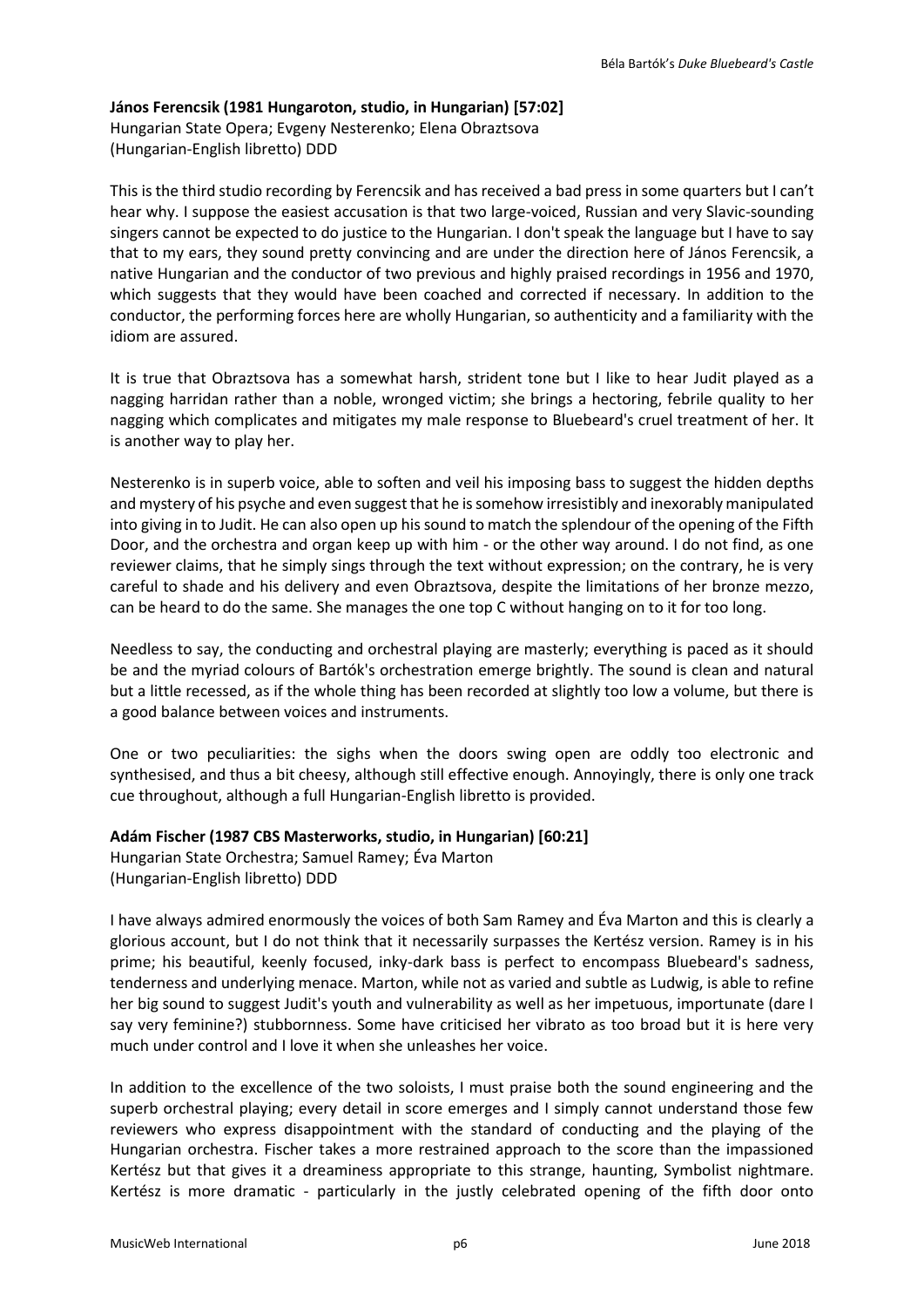Bluebeard's vast kingdom - but there is also room for Fischer's more grandiose and stately interpretation.

There should not be any objections to this recording on the grounds of authenticity: Marton might be American, but she was born in Budapest in 1943 and is thus ethnically echt Hungarian; Ramey has always had an excellent ear for languages and sounds pretty authentic to my untutored ears.

## **Adám Fischer (1988 Teldec, film, in Hungarian) [63:49]**

London Philharmonic Orchestra; Robert Lloyd; Elizabeth Laurence (English subtitles)

Both singers here have the perfect voice for their roles. Laurence's mezzo is smoky, slightly tremulous with a good top C; Lloyd has tremendous depth and resonance, a bass as dark and menacing as Bluebeard's castle – and in the film he looks perfect, too, saturnine, handsome, imposing, slightly greying. His transition from assurance to uncertainty in the face of his new bride's insistence is subtly and credibly traced.

Nor can you go wrong with the conductor – elder brother of Iván, whose recording is below – or the orchestra; Fischer is more released ran in his recording the year before reviewed above but reproduces its haunted, nightmarish quality. This was originally released on VHS tape cassette then in the now defunct Laser Disc format, then on both Region 1 (2009) and all-Region (2010) DVDs, neither of which is any longer available. However, it can be viewed - or, if you prefer, just heard - free on YouTube; I hope that one day an audio version of the soundtrack will be released.

## **Mark Elder (1992 BBC Music Magazine, live broadcast, in English) [65:09]**

BBC National Orchestra of Wales; Gwynne Howell; Sally Burgess (No libretto) DDD

This is the second of two superb versions in English, featuring saturnine Welsh bass Gwynne Howell at the top of his game with an excellent, shrewish, slightly shrieky but compelling Judith in Sally Burgess. This is as chilling and menacing an account as any in the catalogue and starts wonderfully with the Béla Balázs' original text intoned in Hungarian by a male voice, gradually overlaid with an English translation spoken by a woman; it works beautifully, as does the excellent English translation of the libretto. There is no printed text but it's not necessary for English speakers.

The intimate, claustrophobic atmosphere of this opera is ideal for armchair listening but there is certainly no lack of power in the climactic moments such as the C major diapason accompanying the swinging open of the fifth door or the orchestral frenzy preceding the revelation of yet another horror buried deep in both the castle and Bluebeard's psyche and I could listen to Howell's sinister, purring bass all day.

This was recorded live at St. David's, Cardiff, 11 January 1992 and first broadcast on Radio 3 on 7 May later that same year. The sound and the sound effects are first rate and you will find this disc available very cheaply on eBay, having been released as a freebie with the BBC Music Magazine (just be careful - some of those CDs were prone to bronzing; my copy seems fine).

# **Pierre Boulez (1993 DG, studio, in Hungarian) [57:59]**

Chicago Symphony Orchestra; László Polgár; Jessye Norman (Hungarian-English libretto) DDD

I concede that other recordings are overtly more dramatic or even histrionic in their impact than this, but the combination of Boulez's cool control and the sheer vocal plushness of the two excellent singers here boosts its claims to being as worthy as other favourites.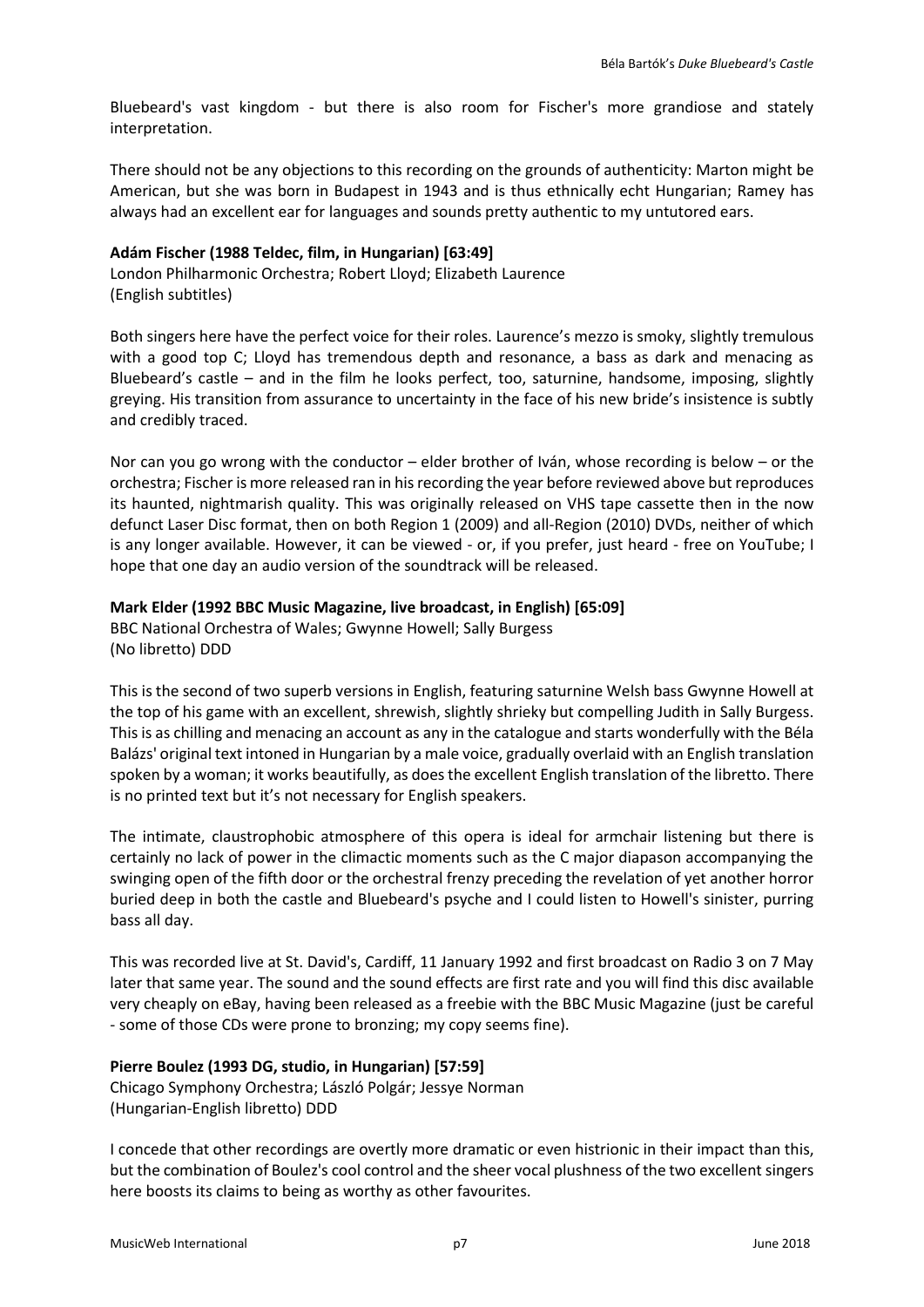Some reviewers have extolled the virtues of Lászlo Polgár's later recording with Ivan Fischer but the incipient unsteadiness in his Judit's voice bothers me, despite her intensity and ease with the idiom. No such problems here with Jessye Norman in what I believe to be one of best recordings. I do not find that she is uninvolved - although she is certainly imperious when she orders Bluebeard to open the seventh door. She is in full command of the vocal demands of this difficult role, up to the high C of "shock and awe" when the fifth door swings open to reveal the extent of the Duke's kingdom. Her Hungarian sounds very idiomatic to my ears and an element of detachment quite suits a portrayal of Judit which suggests that she would have to suffer from a degree of alienation from reality to press her demands so foolishly.

Polgár is one of a long line of great basses or bass-baritones who have undertaken the fascinating role of Bluebeard: Hines, Ramey, Howell, Kováts, Berry - all are terrific but Polgár matches them with his sonorous tone and clear diction. The Chicago orchestra is as good as you might expect them to be and I have already mentioned Boulez' quiet mastery of the score. The sound - especially the special effects when the spectral sighing echoes along the corridors - is exemplary.

It is also a great bonus to have the poetry of Béla Balázs intoned by the gravelly-voiced Nicholas Simon in the Prologue as the music creeps in; I prefer a quieter, more menacing delivery of the kind we hear in the BBC Music Magazine issue conducted by Mark Elder to his very emotive style but it is still effective - even if it does not chime with Boulez's understatement.

Other versions are more overtly theatrical, but I love the beautiful vocalism and under-stated control of this recording; sometimes subtlety and beauty are preferable to a Grand Guignol approach in this music.

### **Iván Fischer (2002 Philips, studio, in Hungarian) [55:27]**

Budapest Festival Orchestra; László Polgár; Ildiko Komlósy (Hungarian-English libretto) DDD

I find this recording to be excellent without it necessarily displacing my favourites. I very much like having the verse by Béla Balázs intoned over the Prologue, here spoken by the conductor without quite achieving the haunting, mesmeric quality we hear in István Sztankay's delivery for Solti or that by the uncredited speaker on the live broadcast from Cardiff by Mark Elder in 1992; Fischer is rather matterof-fact, without an actor's inflections.

The orchestral colouring from the Budapest Festival Orchestra here is remarkably spicy and somehow "ethnic" sounding, with hoarse clarinets, fluttery flutes and blaring brass. Laszló Polgár certainly has one of the most beautiful and resonant basses to have undertaken the role of Bluebeard and he has excellent diction, as has his Judit, veteran Ildikó Komlósi. I am less happy about her rather pronounced vibrato which verges on a wobble and she definitely yields to Ludwig, Sass and even Marton, who could also wobble but has that well under control for Adám Fischer. I find no conductor as exciting and energised as Kertész and in truth I think Iván Fischer, like his brother Adám for CBS, is here too restrained at times but his is a subtle approach, exploiting the peculiarly individual timbres generated by his Hungarian musicians. However, the great C major blast for the opening of the Fifth Door onto Bluebeard's kingdom is fully effective - very grand.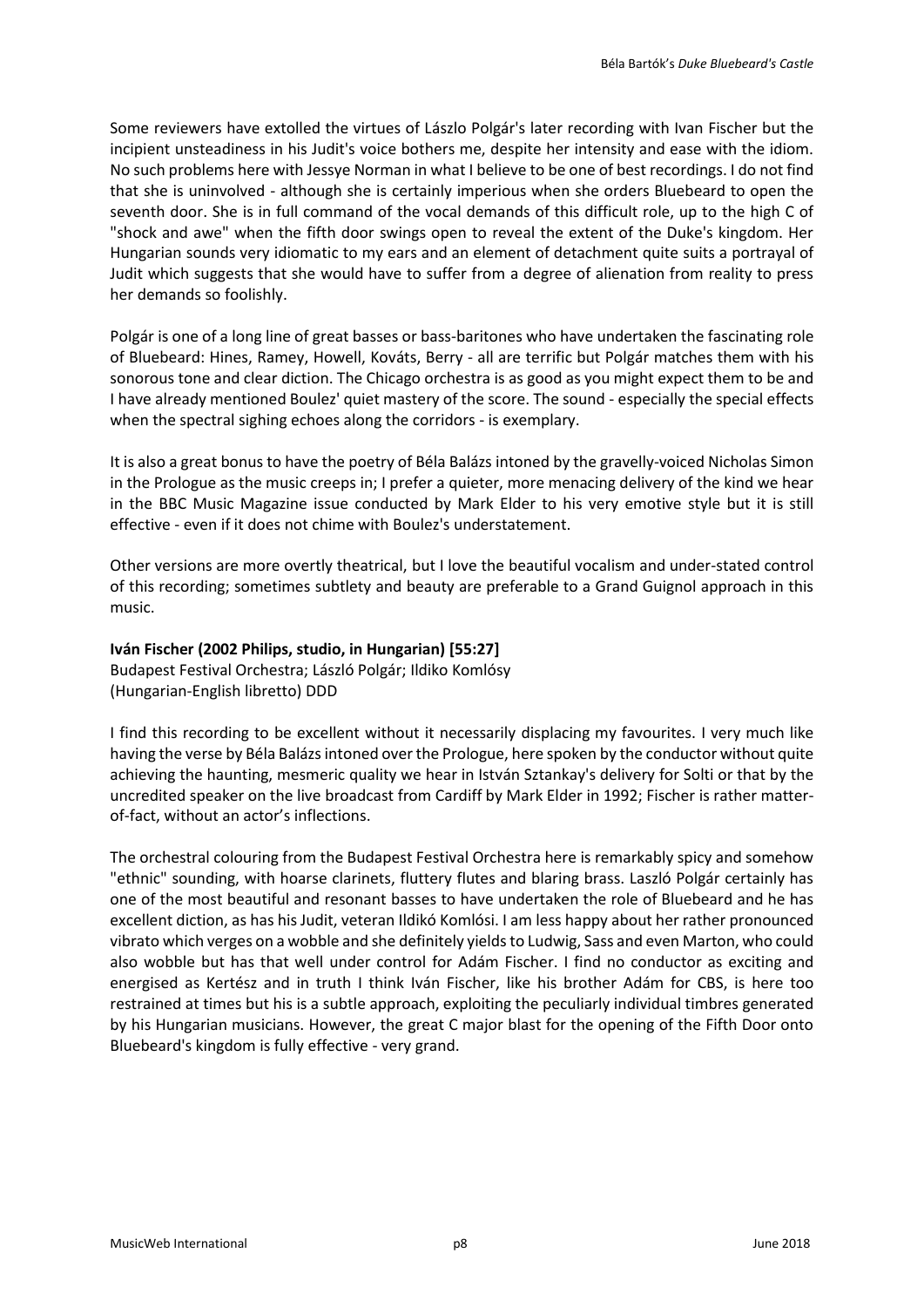### **Marin Alsop (2007 Naxos, studio, in Hungarian) [57:45]**

Bournemouth Symphony Orchestra; Gustáv Belácek; Andrea Meláth (No libretto) DDD

Of all the recordings reviewed here, this is only one which in my estimation lacks any real quality. It is the blandest and the least well played, conducted and sung; even the sound quality lacks any immediacy and that matches the pusillanimous nature of the interpretation.

The two singers unfortunately possess voices of no distinction: the Judit is shallow and somewhat shrill of tone - vulnerable, yes, but in the wrong way and certainly not suggestive of a strong-willed woman who nags, begs and emotionally blackmails her newly-wed husband into surrendering his keys and his secrets along with them. The Bluebeard is certainly Hungarian-sounding in his delivery of the text which is hardly surprising given that he has the advantage of birth - but his dry, throaty, effortful baritone is entirely inadequate to the demands of the music. Remember these are singers whose predecessors include some of the greatest singer-actors ever to tackle these roles: sopranos and dramatic mezzos Christa Ludwig, Sylvia Sass and Tatiana Troyanos, and basses/bass-baritones Berry, Ramey, Hines and Kováts. It might be unfair to make invidious comparisons but the prospective buyer needs to know that recordings of far greater quality are available.

The same holds for the conducting: Ferencsik, Kertész, Solti and Boulez offer so much more in the way of personality and drama than this careful play-through.

### **Valery Gergiev (2009 LSO Live, in Hungarian) [58:53]**

London Symphony Orchestra; Willard White; Elena Zhidkova (Hungarian-English libretto) DDD

An immediate bonus in the form of the Prologue sonorously intoned in English by Sir Willard White and the superb digital sound, indistinguishable from a studio recording. Even at 63, he has the right voice, similar to the true basses who have successfully undertaken this role, but his tone is grainy, some beat and unsteadiness intrude on sustained higher, louder notes and, insofar as I can judge, his Hungarian sounds rather syllabically learned rather than idiomatic. I am less comfortable with Elena Zhidkova's wobble; she was a last-minute substitute for an indisposed Katarina Dalayman and delivers a decent but generic performance which, like Gergiev's conducting, lacks detail.

There is indeed something a bit perfunctory in Gergiev's rushed direction; the LSO plays beautifully but events do not generate tension and create the right sense of foreboding; one is listening to a good performance, not living the drama. I realise, too, that it is prodigal to employ a chorus just to emit spooky sighing noises but its absence here further detracts from the requisite atmosphere. Ultimately this lacks the thrill and sparkle of the best recordings and the voices are not as pleasing.

### *Recommendations in summary*

First choice must be a recording which is in Hungarian, well-engineered with effective sound effects, top-flight singers, orchestra and conductor, creating an intense, claustrophobic atmosphere punctuated by moments of high drama and providing both a libretto and the spoken Prologue. While I understand an attachment to recordings like Ferencsik's excellent first which are authentically and wholly Hungarian in personnel and origin, the Kertész recording remains my ideal in every respect apart from the absence of a Prologue; it is still my favourite and of course has a Hungarian conductor even if the other artists are not. However, I must supplement that with another recording which provides an introduction in addition to fulfilling all my criteria. Adam Fischer's superb film would do that, beginning as it does with an edited, truncated version of the Prologue narrated in English as the music creeps in, but it has not yet been released in an audio format. The only one left which ticks all those boxes is Boulez' second recording with Jessye Norman but some might find his approach too cool; I love it. Finally, I must have one in English and would opt for Mark Elder's Cardiff broadcast, even